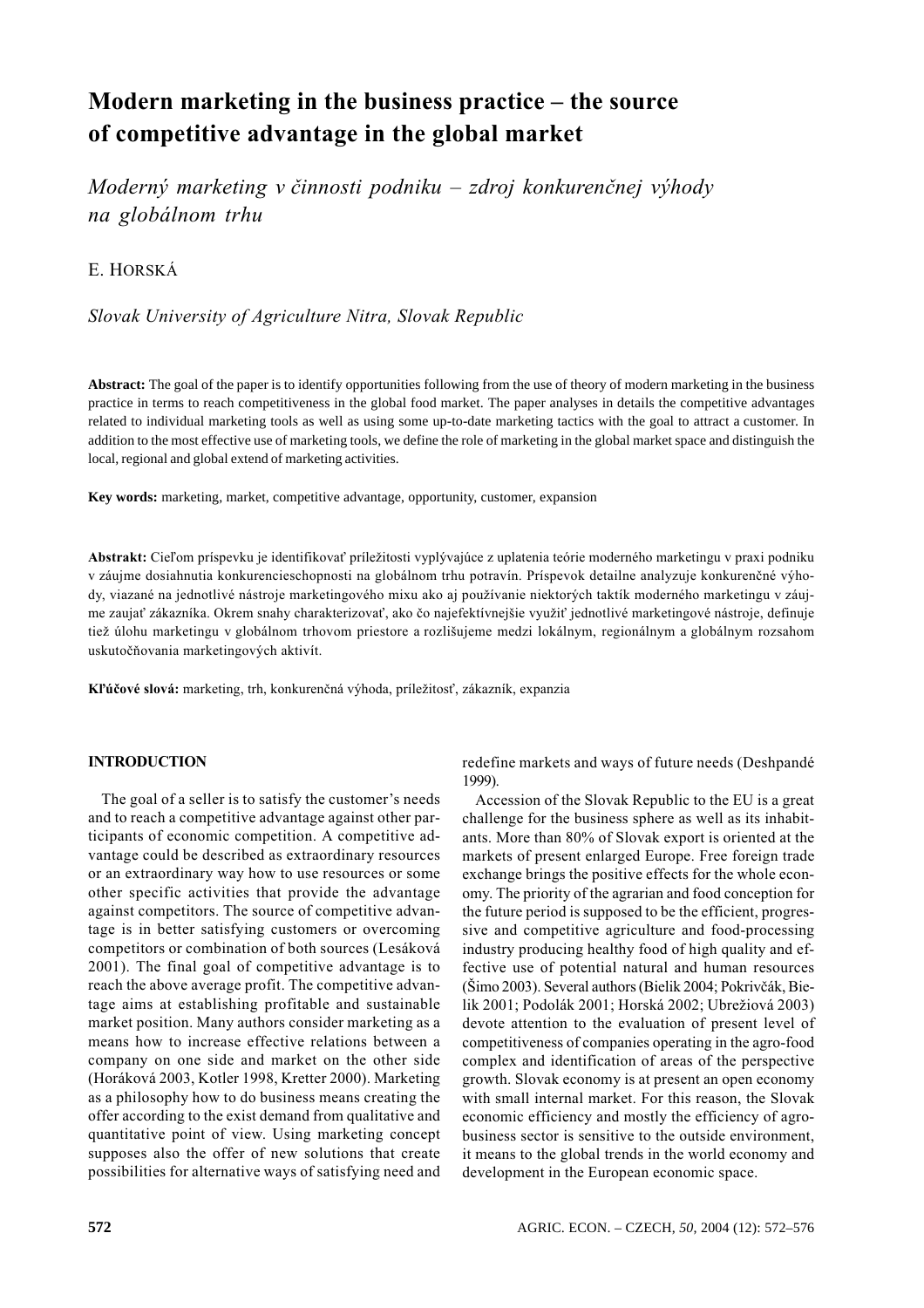#### MATERIAL AND METHODS

The goal of the paper is to identify opportunities how to use progressive marketing methods in terms to gain competitive advantage against competitors and to reach competitive market position. We are following from the analysis of marketing management practice in the set of 30 agro-food enterprises within the period of years 2000– 2004 based on the managed interview with representatives of the top management. In the paper, we also devote attention to the present development of external environment both from the local and global point of view as well as the quantitative and qualitative shift at the food market. We used the methods of analysis, synthesis and comparison of theoretical issues (Lesáková 2001; Čichovský 2002) with results of our research.

#### RESULTS AND DISCUSSION

In the context with decision making processes on the top business management level, we can use strategic marketing (Horáková 2003) where searching for competitive advantage accounts to key points for marketing strategy formulation. Čichovský (2002) has used the term "marketing of competitiveness" that accounts to rational and theoretically approved strategies and tactics that are used by individual producers in terms to ensure market possibilities in a global market environment in conditions of active marketing wars with competitors in certain branch, function, time and space. Tichá (2001) states that the process of globalization increases competitiveness, creates new opportunities to use unique sources as knowledge at different markets is. Business ability to create wealth will be based on the abilities and skills of human resources.

Kita (2000) describes the changes that marketing management has to reflect in its decisions and emphasizes the shift from the goal oriented marketing to the time oriented one. Strategic marketing management of agro-business has the goal to use its potential not only for existence but also for further expansion and development. Besides the disposable resources, there is a great task for human factor that is expressed in the resolution to achieve successful position in the competitive environment, in a systematic approach, complex, market oriented activities and effective marketing programs with a feature of quality, perfection, respecting conditions of integrated markets. The systematic approach to identify opportunities and threats of current market position supposes to analyze factors of external environment in different scale depending on internal resources availability, their effective use and external factors influence. There is a task for business management to solve and eliminate the impact of threats identified both in local environment, as well as regional and global environment.

Strategic marketing management is a fundamental factor of strategic business management where a business success depends on sustainable target market position. It defines:

- the product form and purpose that will be used for,
- the target market,
- the appropriate strategy and tactics (Bielik et al. 2003).

Marketing strategy follows from the mission and business goals, respecting results of situation analysis. Marketing tools (product, price, place, promotion) create supply that the company tries to place in the market. The company position and its development are influenced with certain factors that are in the stage of development: – present situation in the branch, positional target of the

- company, character of target market,
- business results and position development of competitive companies (including new players in a market and producer substitutions),
- new situation in the branch, changes on target market,
- modification of the position targets of the company.

Development is also observed at each of five competitive powers of the Porter model (Kotler 1998). The company is able to influence market, both the quantitative and qualitative structure of competitive powers. The expressive marketing communication targeted sales promotion, change in brand image, new etiquette or price is able to change the power structure in the branch. In the structure of information tools, we emphasize the position of market research and benchmarking. Marketing research provides information on situation at the market and analyses the consumer behavior and consumer preferences.

#### Creating the competitive advantage

A customer is willing to buy a product because of its value for him. The term "value" is a relative one because sometimes it accounts for a real value and sometime only for the "perceived value." There are at least 2 factors influencing the way of consumer behavior at the food market:

- to save the money and effort to decrease the expenditure for food,
- price is not of the greatest importance there are other factors of greater importance, as the convenience of food buying, the effort to eat a healthy food, life styles and social motives.

The reasons mentioned above are classified based on the strategies of competitiveness (cost leadership, strategy of differentiation, targeting) (Kotler 1998).

In the text bellow, we describe the competitive advantages related to different attributes of marketing mix as  $f_0$ llow

- competitive advantages related to price
- competitive advantages related to quality and image
- competitive advantages related to a packing
- competitive advantages related to distribution mix
- competitive advantages related to communication mix.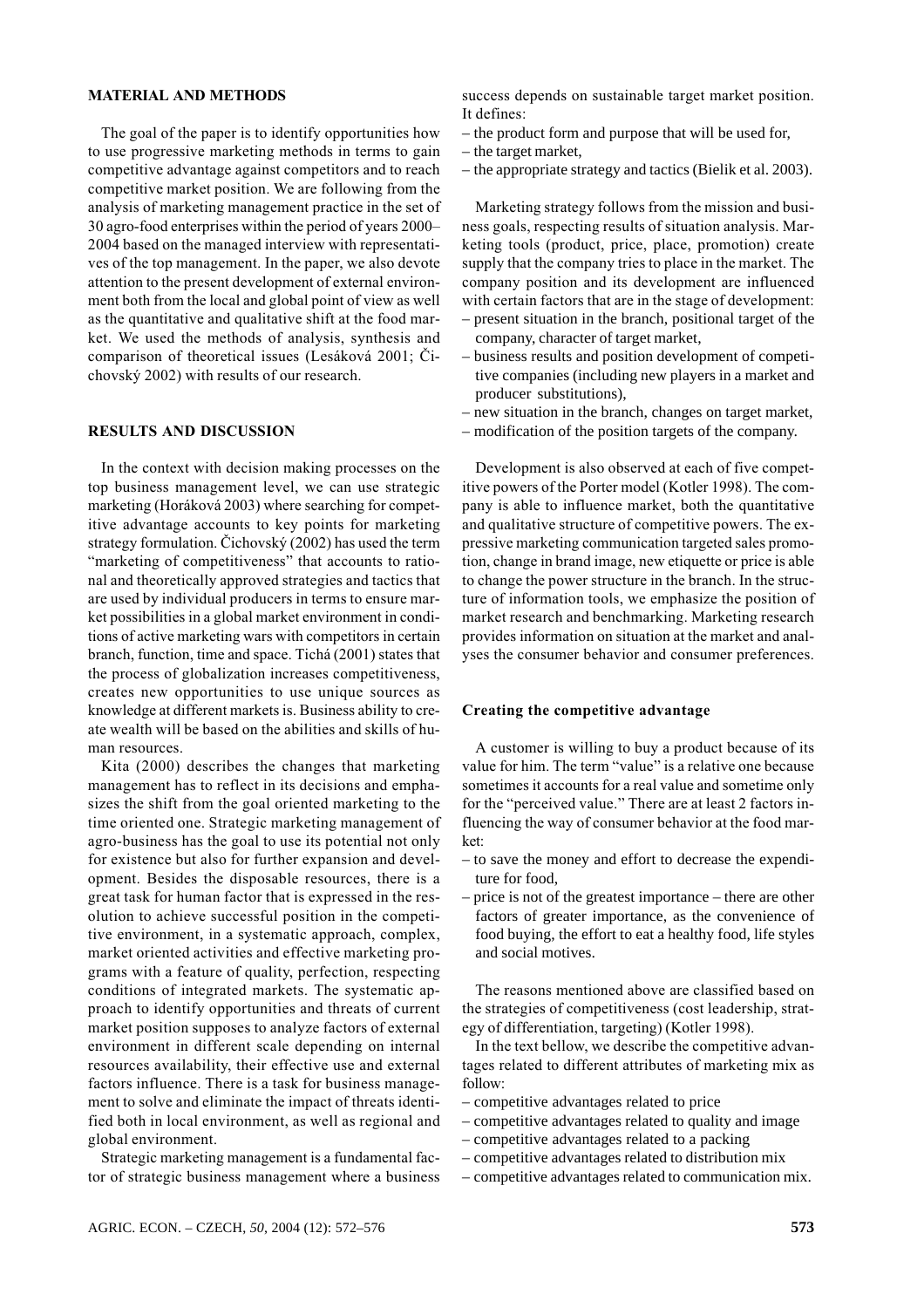# *Competitive advantages related to price*

- *Penetration price* used mainly in consumer goods and food.
- *Action prices* account short-term advantage for customer. Reaction of customers is high in the category of food products what leads to the household stock creation and less demand for competitive products, not only during the price action, but also after that.
- *Price and luxury* mean an adequate high price for luxurious products because a low price leads to doubts on quality.
- *Price and new products* this situation could be solved by two ways. On one hand, the high technological level of a product is a reason for higher price. On the other hand, a low introductory price is a really great reason to buy.
- *Payment conditions* in which we could combine the price discount, quantitative discounts, sales promotion, etc.

*Competitive advantages related to quality and image*

- *ISO certificate* as the highest certified level of quality. Awards and prize from the official institutions, at the food fairs, etc, provide another advantage.
- *A hand made products* (sweets, bakery, ornaments, decorative products).
- *A product and name of producer* means a relation between producer image and product quality,
- *Product and country of origin* means a relation between the country image and product quality. It is of great importance for the global customer who distinguishes among different products based on own experience, positive references and public opinion.
- *Product and producer tradition* are connected for example with regional products.
- *Product and product bra*nd means that the product and also producer are both on high qualitative level. There is a question of brand management leading to image building.
- *Product, durability, reliability* also influence the customer satisfaction,
- *Product and its ecological features* point at the harmony with global sustainable development and environmental protection.
- *Product and services*. Services as an additional value connected with a product are valuable from the longterm point of view.

# *Competitive advantages related to packing*

- *Packing as a product protection* and supposition for better manipulation and storing
- *Packing for secondary use*
- *Packing as a factor of luxury*
- *Packing as a communication tool* (sales promotion, information).

# *Competitive advantages related to distribution mix*

– *Availability of product* that means "just in time" delivery. Hron (2001) includes this factor into the model "Big 6" that sets 6 principles for managerial systems (Just in Time, Management by Fact, Business Process Re-engineering, Learning Organization, Total Quality Management, Theory of Constraints).

- *Payment and delivery conditions.*
- *Merchandising as the communication tool* on sales point, attraction of the sales point.

*Competitive advantages related to communication mix*

- *Communication message*.
- *Sales promotion and immediate benefit*.
- *Public opinion* that is created by the each activity which connects the firm and its customers.
- *Integrated communication* through the all-existing channels. Also marketing research is included in the integrated communication because the communication accounts the bilateral flow of information.

# Some aspects of modern marketing in the business practice

New competitiveness does not account only products offered to customers but also the value added in terms of services, advertisement, customer services, finance, payment and delivery terms and all other factors that are valuable for customers.

We can mention here the category management, branch management, quality management, experience marketing, event marketing, life style marketing, etc. as it is shown in the Figure 1.

Integration processes and globalization trends create new possibilities for enterprises. On the other side, these phenomena impose new demands in terms of flexibility and ability to respond to changes. New economy alters the ways of "doing business" in the market. Globalization is defined as the qualitative changes in the world economy enabled by the development in the information, communication and computer technologies (Wild et al. 2000). Multinational companies are doing business in the whole world and the country of origin is becoming of less importance. Interdependence of national economies is still deeper and includes different aspect of economic, political and social life. The integration process within the European region is characterized by processes of enlargement of the existing economic union with the effect of trade creation as well as trade diversion depending on the business position of the country in the trade agreements.

Consequences of the globalization processes have different forms. On one side, they create labour opportunities, re-allocation of production centers towards to the geographical regions with cheaper inputs. On the other side, globalization has been creating the unification of consumption, culture and thinking. In the process of liberalization, there are winners on the side of bigger players with the great economic power. In despite of the globalization process, there has been developing the process of regionalisation and enlargement of regional economic integration unions. Following from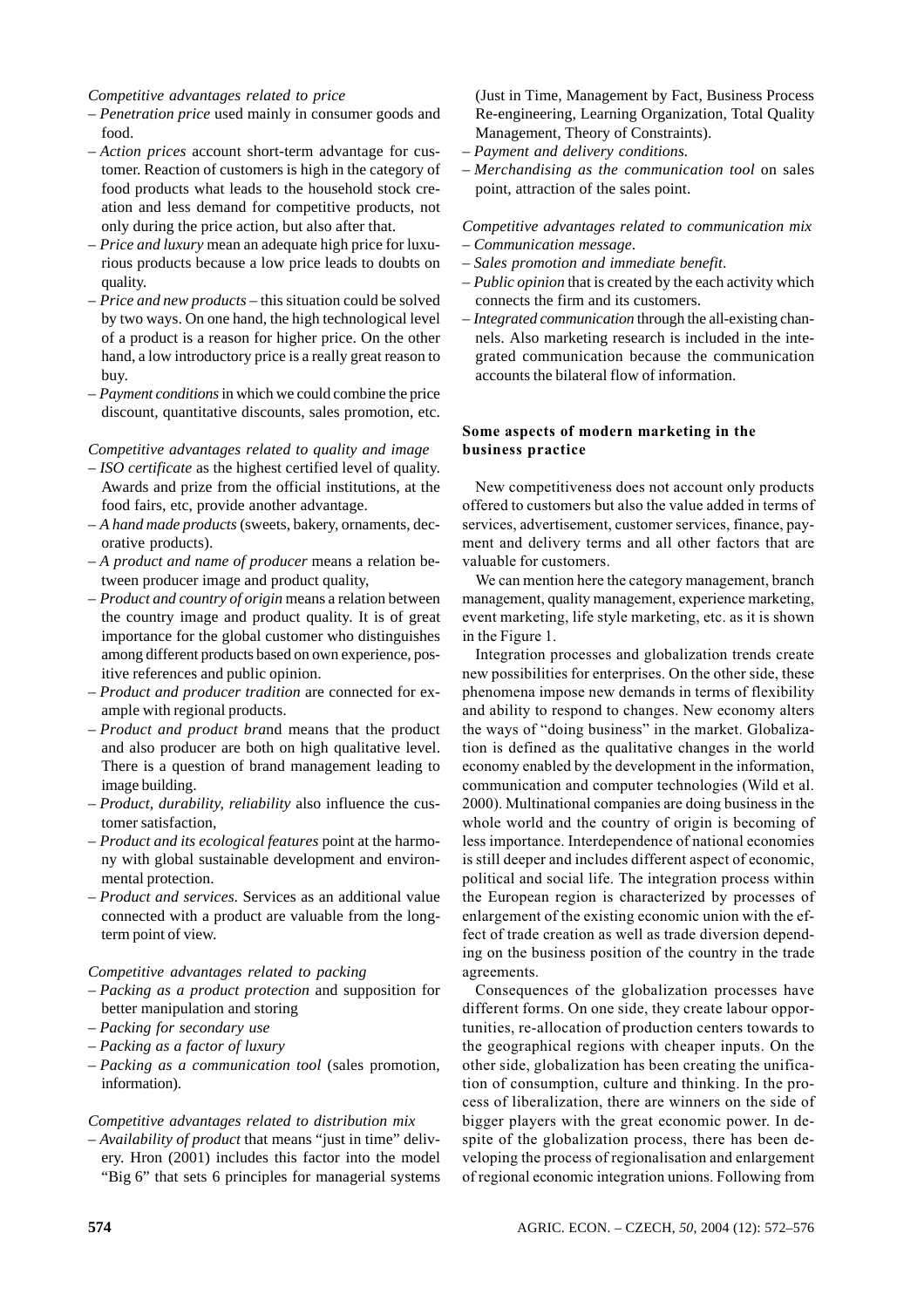

Figure 1. Modern marketing in the business practice

the analysis of all trends accruing in the world, we can state the marketing strategy could use combination of three different approaches as localization versus adaptation, globalization versus standardization and regionalisation are.

#### **CONCLUSION**

Marketing, trade and enterprising tend to the creative business development in competitive conditions of market economy, long-term sustainable and successful market position and sustainable flows of capital. Decisions on marketing strategy suppose the knowledge of the marketing principles, searching conditions in external marketing environment and taking into consideration the most appropriate way how to use business resources. Marketing action has to be a flexible reaction to the actual situation in the market.

### **REFERENCES**

- Bielik P. (2004): Vplyv integračného procesu EÚ na výkonnosť a konkurencieschopnosť slovenského poľnohospodárstva. In: Zborník vedeckých prác MVD 2004. Nitra. SPU: 78-83: ISBN 80-8096-356-0.
- Bielik P., Roháčiková O., Blcháč J., Horská E. (2003): Trh cenných papierov a jeho vplyv na výkonnosť a konkurencieschopnosť agropotravinárskych podnikov. Nitra, SPU, 145 p.; ISBN 80-8069-293-9.
- Čichovský L. (2002): Marketing konkurencieschopnosti I. Praha, RADIX, 272 p.; ISBN 80-86031-35-7.
- Deshpandé R. (1999): Developing a market orientation. Thousand Oaks, SAGE Publications, 320 p.: ISBN 0-7619- $1692 - X$
- Horáková I. (2003): Strategický marketing. Praha, Grada, 204 p.; ISBN 80-247-0447-1.
- Horská E. (2002): New trends in agrarian marketing management. In: Zborník z medzinárodnej vedeckej konferencie: The Economics of Agricultural Production and Resource Use. Gyongyos, 26.–27. 3. p. 31–36; ISBN 963-9256-77-3.
- Hron J. (2001): Philosophy of globalisation and competitiveness. Agricultural Economics, 47(3): 97–99.
- Kitta J. (2000): Marketing. Bratislava, Ekonómia, 363 p.: ISBN 80-88715-70-9.
- Kotler P. (1998): Marketing Management. Praha: Grada Publishing, 710 p.; ISBN 80-7169-600-58.
- Kretter A. (2000). Komunikačná politika. In: Šimo D., Kretter A., Vicen M.: Marketing, Nitra, SPU: 118-138: ISBN 80- $7137 - 712 - 0$
- Lesáková D. (2001): Strategický marketingový manažment. Bratislava, SPRINT vfra, 339 p.; ISBN 80-88848-90-3.
- Podolák A. (2001): Influence of the international agrar trade on environmental policy. Agricultural Economics – Czech, 47 (8): 337-339.
- Pokrivčák J., Bielik P. (2001): Selected problems of restructuring and transforming of agriculture. Agricultural Economics  $-Czech, 47(8): 356-360.$
- Šimo D. (2003): Produkcia obilnín Slovenskej republiky v spoločnej organizácii trhu. In: Acta operativo oeconomica, 6(2): 29-31; ISSN 1335-2571.